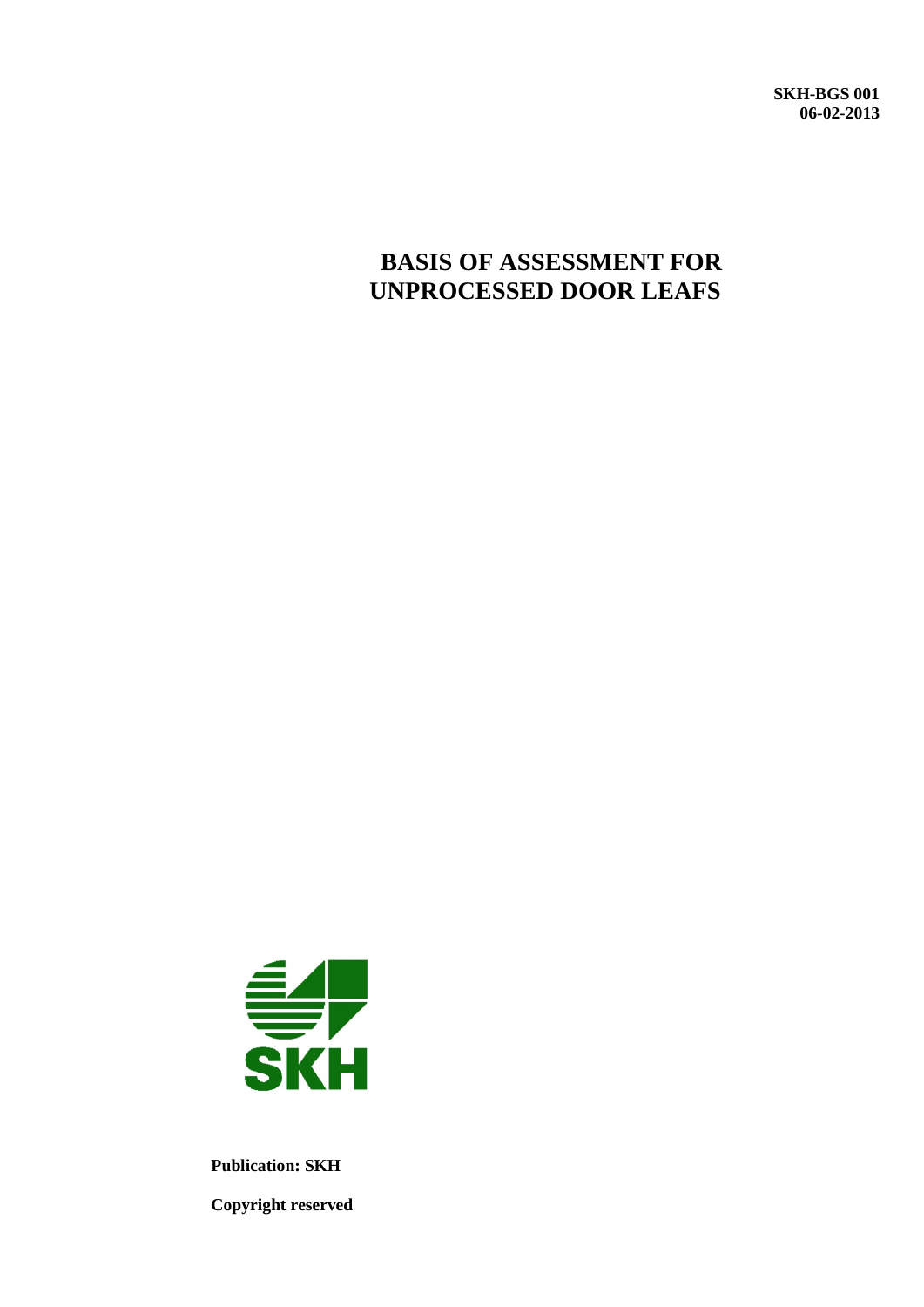### **BASIS OF ASSESSMENT FOR UNPROCESSED DOOR LEAFS**

**Publisher: Certification institution SKH P.O. Box 159 6700 AD Wageningen, The Netherlands Telephone: +31(0)317 45 34 25 Fax:**  $+31(0)317412610$ <br>**Email:**  $info@skh.org$ **Email: info@skh.org Website: http://www.skh.org**

#### © SKH

No part of this publication may be reproduced and/or transmitted by means of printing, photocopying, microfilming or otherwise, without prior permission in writing from SKH, nor may it be used without such permission for any other purpose than that for which it was produced.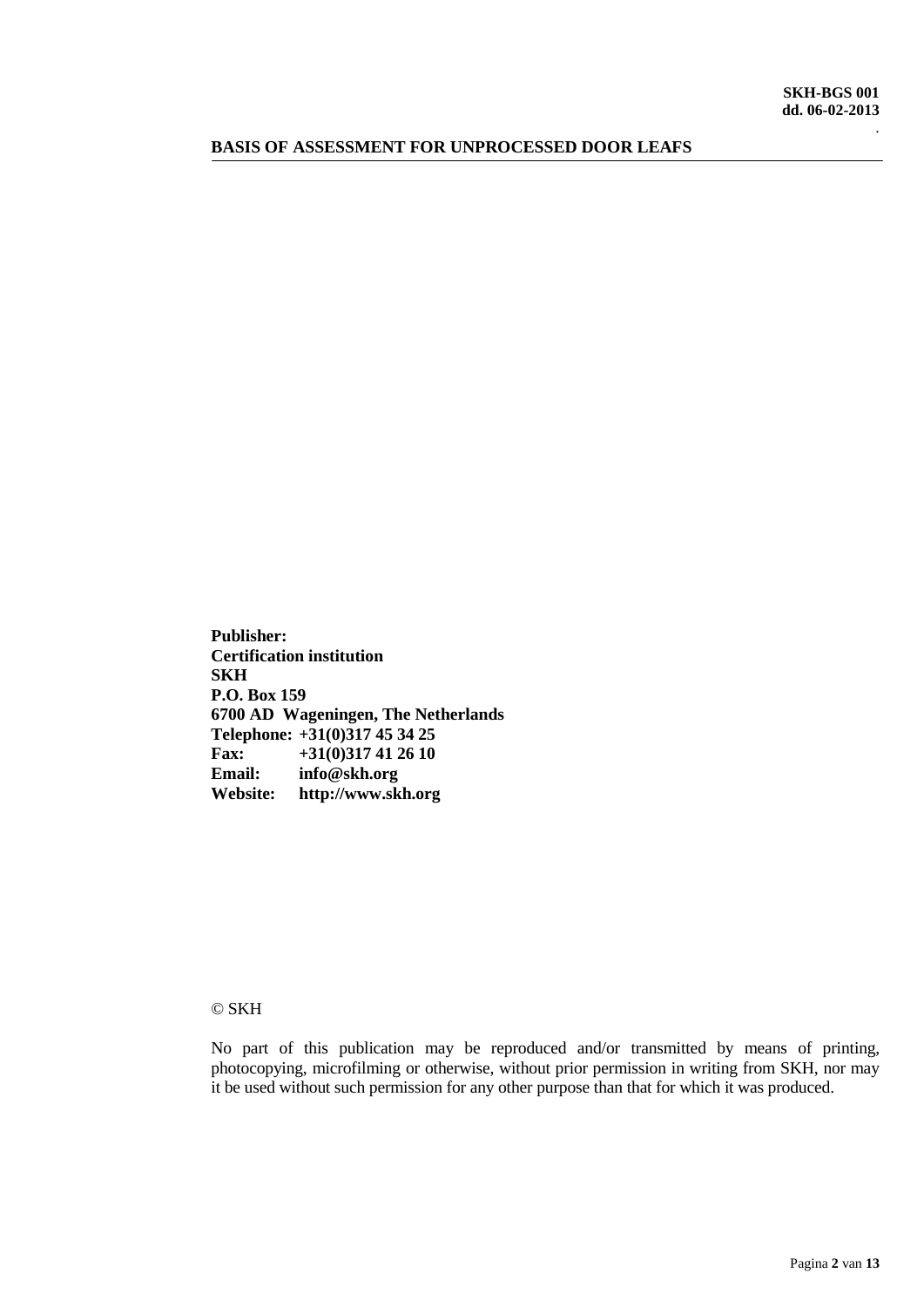# **BASIS OF ASSESSMENT FOR UNPROCESSED DOOR LEAFS**

# **CONTENTS**

| PERFORMANCE ON BASIS OF REQUIREMENTS OF THE BUILDINGS DECREE  5 | $\mathbf{1}$ |  |
|-----------------------------------------------------------------|--------------|--|
|                                                                 | $\mathbf{2}$ |  |
|                                                                 | $\mathbf{3}$ |  |
|                                                                 | 4            |  |
|                                                                 | 5            |  |
|                                                                 | 6            |  |
|                                                                 | 7            |  |
|                                                                 | 8            |  |
|                                                                 | 9            |  |
|                                                                 | 10           |  |
|                                                                 |              |  |
|                                                                 |              |  |
|                                                                 |              |  |
|                                                                 |              |  |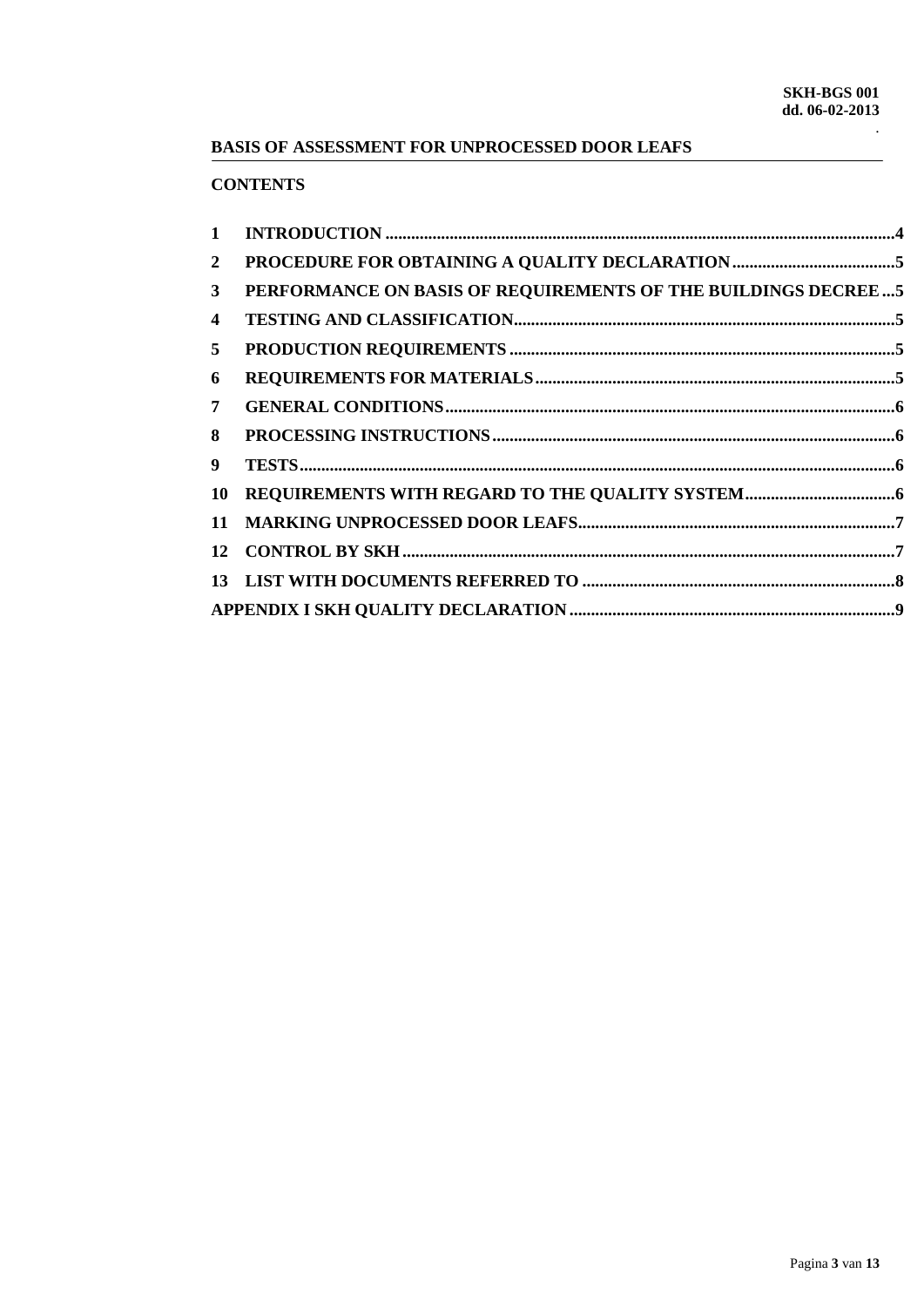### **BASIS OF ASSESSMENT FOR UNPROCESSED DOOR LEAFS**

# <span id="page-3-0"></span>**1 INTRODUCTION**

### **1.1 General**

This basis of assessment serves as a foundation for the SKH Quality Declaration for unprocessed door leafs.

### **1.2 Area of application**

This basis of assessment and the SKH Quality Declarations pertain to unprocessed door leafs, for use in a utility purpose as specified in the Buildings Decree (BB Article 1.1). The unprocessed door leafs are used as the basis of wooden exterior doors as referred to in Assessment Directive 0803. If necessary, the area of application will be specified in more detail in the quality declaration, including any limitations and/or conditions of application.

An unprocessed door leaf means a semi-manufactured product from which, after further processing and/or finishing, a wooden exterior door can be made that satisfies the performance requirements of the Assessment Directive 0803.

The unprocessed door leafs can be divided into the following types:

- a. a solid unprocessed door leaf, composed of stiles and rails, whether or not with one or more light openings and possibly a panel construction;
- b. a flush, composed unprocessed door leaf, constructed of a framework of wood. The sections of the framework have a filling. Both sides of the framework with filling have covering. The doors have a provision for stabilisation and they possibly have a light opening;
- c. a plywood unprocessed door leaf, composed entirely from veneer, a flat-shaped stabilisation provision and whether or not with a light opening.

The unprocessed door leafs specified under a, b and c are not fully processed and/or finished and can serve as a basis for the KOMO® attest-with-product certificate AD 0803 'Wooden Exterior Doors'.

|                          | <b>UNPROCESSED</b> |
|--------------------------|--------------------|
|                          | <b>DOOR LEAF</b>   |
| Milling for building     | Not permitted      |
| hardware                 |                    |
| Assembly of building     | N/A                |
| hardware                 |                    |
| Paint system             | Not permitted      |
| Milling                  | Not permitted      |
| Assembly of beads        | Permitted          |
| Assembly of panels       | Permitted          |
| Supply of glass beads    | Permitted          |
| Milling recesses         | Permitted          |
| Transfer by means of     | Compulsory         |
| processing instructions  |                    |
| Maintenance instructions | Permitted          |

The degree to which the unprocessed door leaf is pre-finished can vary and depends on the agreement between manufacturer and end processor.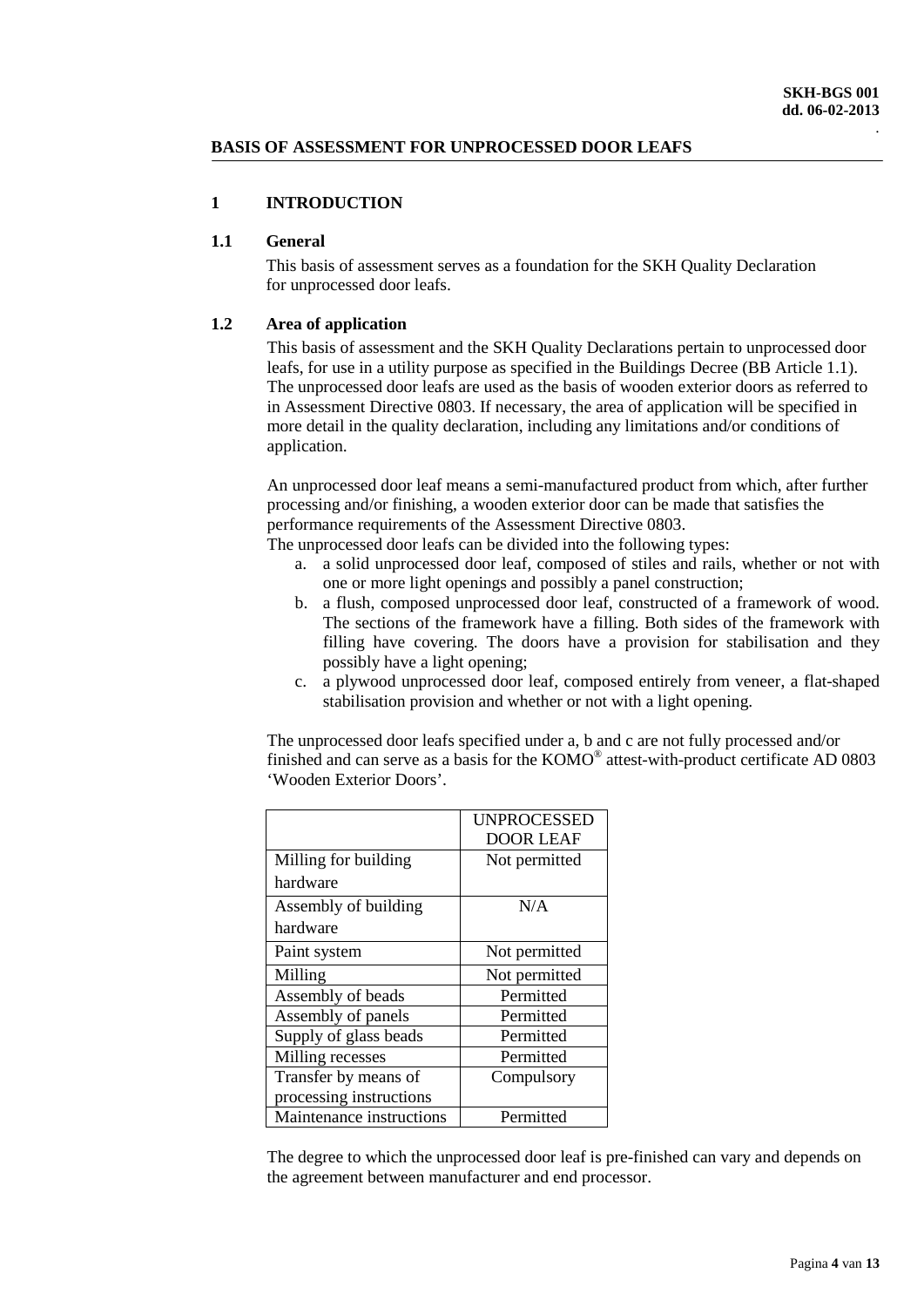# **BASIS OF ASSESSMENT FOR UNPROCESSED DOOR LEAFS**

### <span id="page-4-0"></span>**2 PROCEDURE FOR OBTAINING A QUALITY DECLARATION**

### **2.1 Start**

The applicant for the quality declaration indicates which variants of the unprocessed door leafs that he manufactures must be included in the quality declaration. He supplies the necessary information for drawing up the technical specification. He indicates which statements in the SKH Quality Declaration must be included and provides substantiation for those statements. Chapters 3 and 4 indicate which statements must be included and which statements are optional.

### **2.2 Admission inspection**

SKH examines whether the statements for inclusion in the quality declaration are consistent with the requirements as stated in chapters 3 and 4.

### **2.3 Assessment of the quality system of the applicant**

SKH tests whether the applicant's quality system is consistent with chapter 10.

### **2.4 Issue of the quality declaration**

The SKH Quality Declaration, in accordance with Appendix 1, is issued following successful completion of the admission test (2.2) and the assessment of the applicant's quality system  $(2.3)$ .

### **2.5 External quality assurance**

After the SKH Quality Declaration has been issued, SKH carries out controls as described in chapter 12.

# <span id="page-4-1"></span>**3 PERFORMANCE ON BASIS OF REQUIREMENTS OF THE BUILDINGS DECREE**

Unprocessed door leafs are not connected to the Building Act.

# <span id="page-4-2"></span>**4 TESTING AND CLASSIFICATION**

The table in chapter 9 shows which tests must be performed by the unprocessed door leaf manufacturer or end processor.

The testing and classification are in accordance with Assessment Directive 0803. The unprocessed door leafs can additionally be marked with a burglary class if the section below is satisfied.

# **4.1 Burglar resistance (optional)**

The SKH Quality Declaration optionally states the applicability of the burglar resistance class, as determined on the basis of testing by a recognised laboratory. The testing checks whether the stated performance, determined in accordance with NEN 5096, is correct. The SKH Quality Declaration can state the class of burglar resistance. It is at least resistance class 2. With supplementary requirements in respect of the SKH Publication 98-08, extra processing instructions will have to be included in the SKH Quality Declaration.

# <span id="page-4-3"></span>**5 PRODUCTION REQUIREMENTS**

The production requirements are consistent with the requirements in the Assessment Directive 0803.

# <span id="page-4-4"></span>**6 REQUIREMENTS FOR MATERIALS**

The material requirements are consistent with the requirements in the Assessment Directive 0803.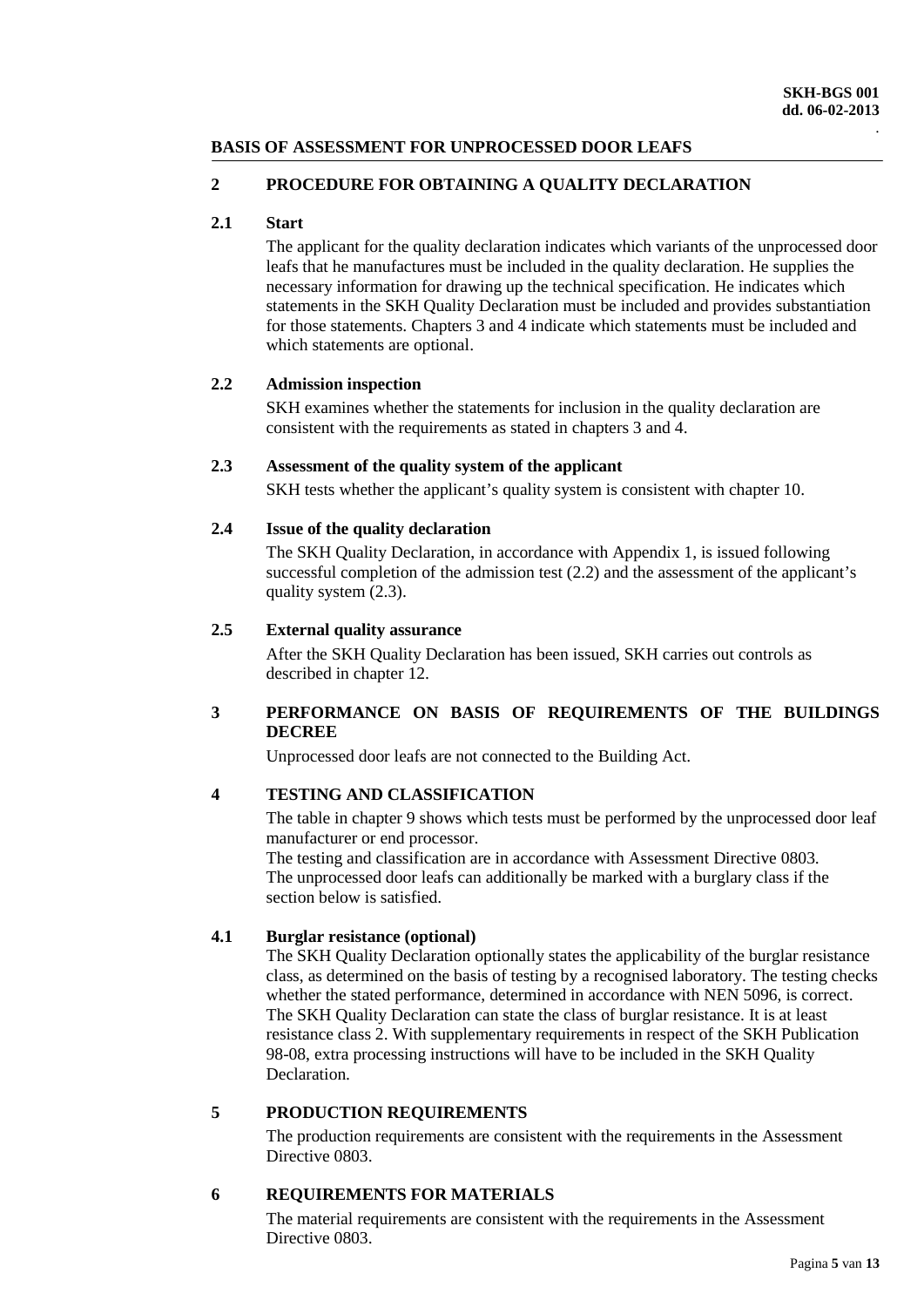# **BASIS OF ASSESSMENT FOR UNPROCESSED DOOR LEAFS**

# <span id="page-5-0"></span>**7 GENERAL CONDITIONS**

The company where the unprocessed door leafs are manufactured must provide all unprocessed door leafs that satisfy the technical specifications as determined in the quality declaration with an identification code in accordance with chapter 11 of this publication. For the other general conditions, the AD 0803 is applicable.

# <span id="page-5-1"></span>**8 PROCESSING INSTRUCTIONS**

Upon delivery of unprocessed door leafs, processing instructions in accordance with Appendix 2 must also be supplied. They must, in so far as applicable, include the following points:

- transport and storage;
- glazing;
- positioning, size and finish of recesses;
- supplementary conditions for burglar-resistant doors;
- repairs;
- application of paint system;
- repair of paint system;
- application of (safety) fittings.

# <span id="page-5-2"></span>**9 TESTS**

The testing programme of the unprocessed door leaf is shown in the table below:

| <b>EXTERIOR DOORS</b>                                             |                                                |                                     |                                                                                                          |
|-------------------------------------------------------------------|------------------------------------------------|-------------------------------------|----------------------------------------------------------------------------------------------------------|
| Tests in accordance with<br>AD 0803                               | Manufacturer<br>of<br>unprocessed<br>door leaf | Certificate<br>holder of<br>AD 0803 | <b>Remarks</b>                                                                                           |
| Determination of<br>stiffness and strength                        | X                                              |                                     |                                                                                                          |
| Shape stability                                                   | X                                              |                                     | Concept I handled                                                                                        |
| Testing water tightness<br>of glazing system                      |                                                | $\boldsymbol{\mathrm{X}}$           |                                                                                                          |
| Water tightness and air<br>permeability of door and<br>frame unit |                                                | $\boldsymbol{\mathrm{X}}$           |                                                                                                          |
| Detection of capillary<br>seams                                   | X                                              | $\mathbf{X}$                        | Concept I handled                                                                                        |
| Moisture penetration of<br>stacking sill structure                | $\mathbf X$                                    |                                     | Solid door<br>Concept I handled                                                                          |
| Quality of glue bonds                                             | $\mathbf X$                                    |                                     | Flush door                                                                                               |
| Shock resistance of<br>sheathing/filling                          | $\mathbf X$                                    |                                     |                                                                                                          |
| Shrinkage and<br>expansion in the<br>sheathing                    | X                                              |                                     |                                                                                                          |
| Intruder resistance<br>(optional)                                 | $\mathbf{X}$                                   | X                                   | Deviations from the<br><b>SKH Publications 98-08</b><br>must be demonstrated by the<br>relevant producer |

# <span id="page-5-3"></span>**10 REQUIREMENTS WITH REGARD TO THE QUALITY SYSTEM**

For requirements with respect to the quality system, the AD 0803 is applicable.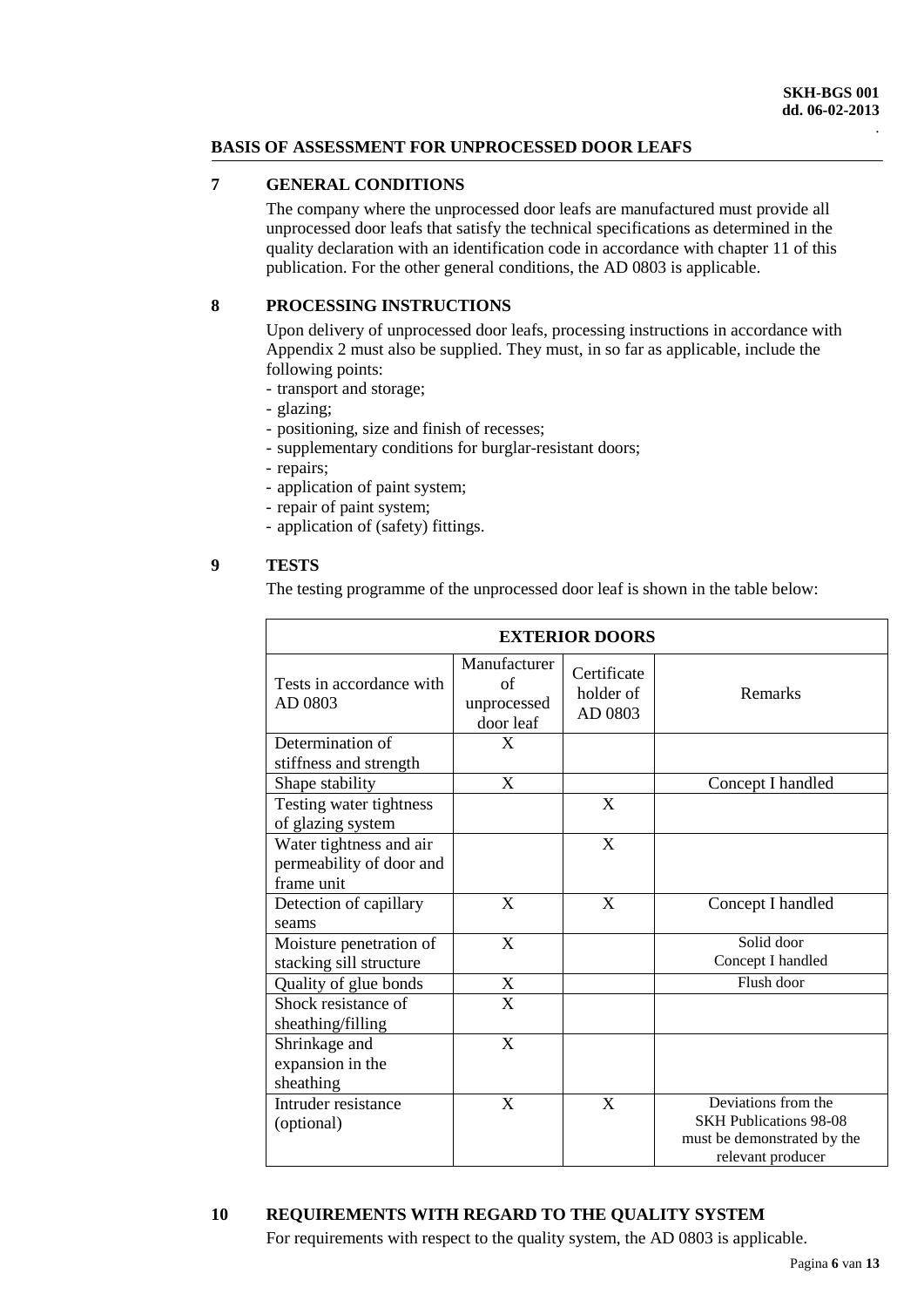### **BASIS OF ASSESSMENT FOR UNPROCESSED DOOR LEAFS**

### <span id="page-6-0"></span>**11 MARKING UNPROCESSED DOOR LEAFS**

Unprocessed door leafs must be given an identification code:

- SKH-Quality Declaration logo;
- certificate number: SKH-… ..;



- performance code according to the table below.

| <b>Position</b> | <b>Description</b>                  |                             | <b>Explanation of code</b> |
|-----------------|-------------------------------------|-----------------------------|----------------------------|
|                 | Suitable for burglar resistance;    |                             | No performance known       |
|                 |                                     | 2                           | Resistance class 2         |
|                 |                                     | 3                           | Resistance class 3         |
|                 | Shape stability class in accordance |                             | <b>NEN-EN 12219</b>        |
|                 | with NEN-EN 12219                   |                             | None                       |
|                 |                                     |                             | $0-8$ mm                   |
|                 |                                     | $\mathcal{D}_{\mathcal{L}}$ | $0-4$ mm                   |
|                 |                                     | 3                           | $0-2$ mm                   |



Cert. no. Position  $1 = Burglar$  resistance class

### <span id="page-6-1"></span>**12 CONTROL BY SKH**

SKH carries out controls, unannounced, 6 times a year to ascertain whether there is ongoing compliance with the technical specification, and to ascertain whether manufacturing complies with the specifications laid down by the manufacturer and agreed with SKH and whether the internal quality control system is functioning. At least once per year test samples are taken from production to verify the test results of the holder of the SKH Quality Declaration. The above-mentioned control frequency is permanently equal to the control frequency as specified in the AD 0803. The applicant's country will generally have to be safe in order for SKH to be able to carry out visits for checking purposes. In the event of negative travel advice, the country will not be visited but the unprocessed door leafs will be checked on arrival in the Netherlands.

SKH will make use of staff members with the education, knowledge and experience in accordance with the following table to inspect/audit and assess.

| <b>Certification staff</b> | <b>Level of education</b>   | <b>Knowledge and experience</b>      |
|----------------------------|-----------------------------|--------------------------------------|
| Assessor                   | <b>Higher Vocational</b>    | Constructional or equivalent         |
|                            | Education (HBO)             | Production and application of wooden |
|                            |                             | exterior doors or equivalent         |
| Auditor                    | Intermediate                | Production and application of wooden |
|                            | <b>Vocational Education</b> | exterior doors or equivalent         |
|                            | (MBO)                       |                                      |
|                            |                             |                                      |
| Member with power of       | <b>Higher Vocational</b>    | Management experience or equivalent  |
| decision                   | Education (HBO)             | Certification or equivalent          |
|                            |                             | Accreditation or equivalent          |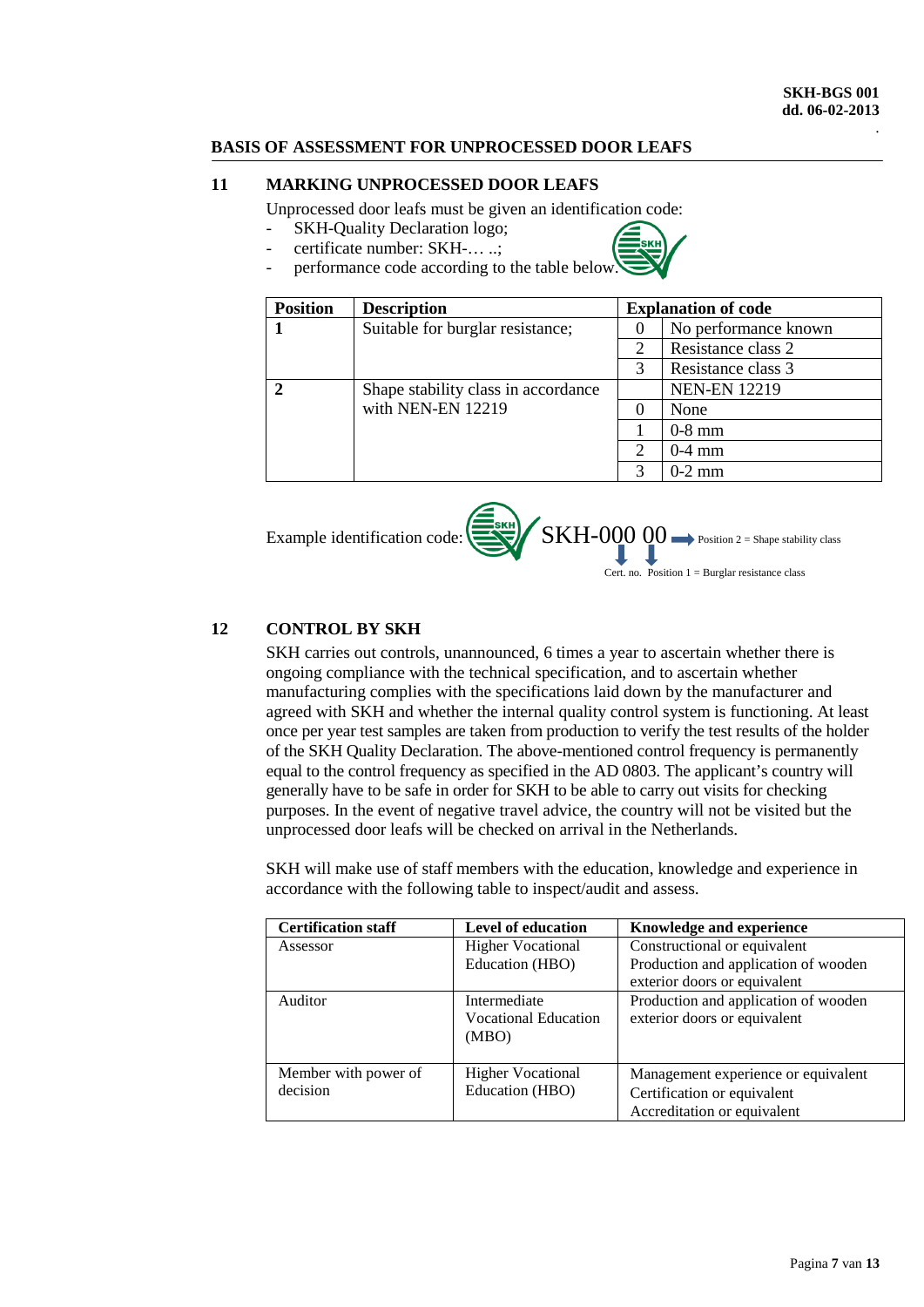# **BASIS OF ASSESSMENT FOR UNPROCESSED DOOR LEAFS**

### <span id="page-7-0"></span>**13 LIST WITH DOCUMENTS REFERRED TO**

| AD 0803             | Wooden exterior doors                                           |
|---------------------|-----------------------------------------------------------------|
|                     | SKH-Publication 98-08 Intruder-resistant wooden façade elements |
| <b>NEN 5096</b>     | Intruder resistance                                             |
| <b>NEN-EN 1121</b>  | Doors - Behaviour when installed between two sets of climatic   |
|                     | conditions - Test method                                        |
| <b>NEN-EN 12219</b> | Doors - Influences of climate - Requirements and classification |

For the correct publication date of an Assessment Directive, please see the website of SBK: [http://www.bouwkwaliteit.nl;](http://www.bouwkwaliteit.nl/) for the correct date of the SKH Publication, please see the website of SKH: [http://www.skh.org.](http://www.skh.org/)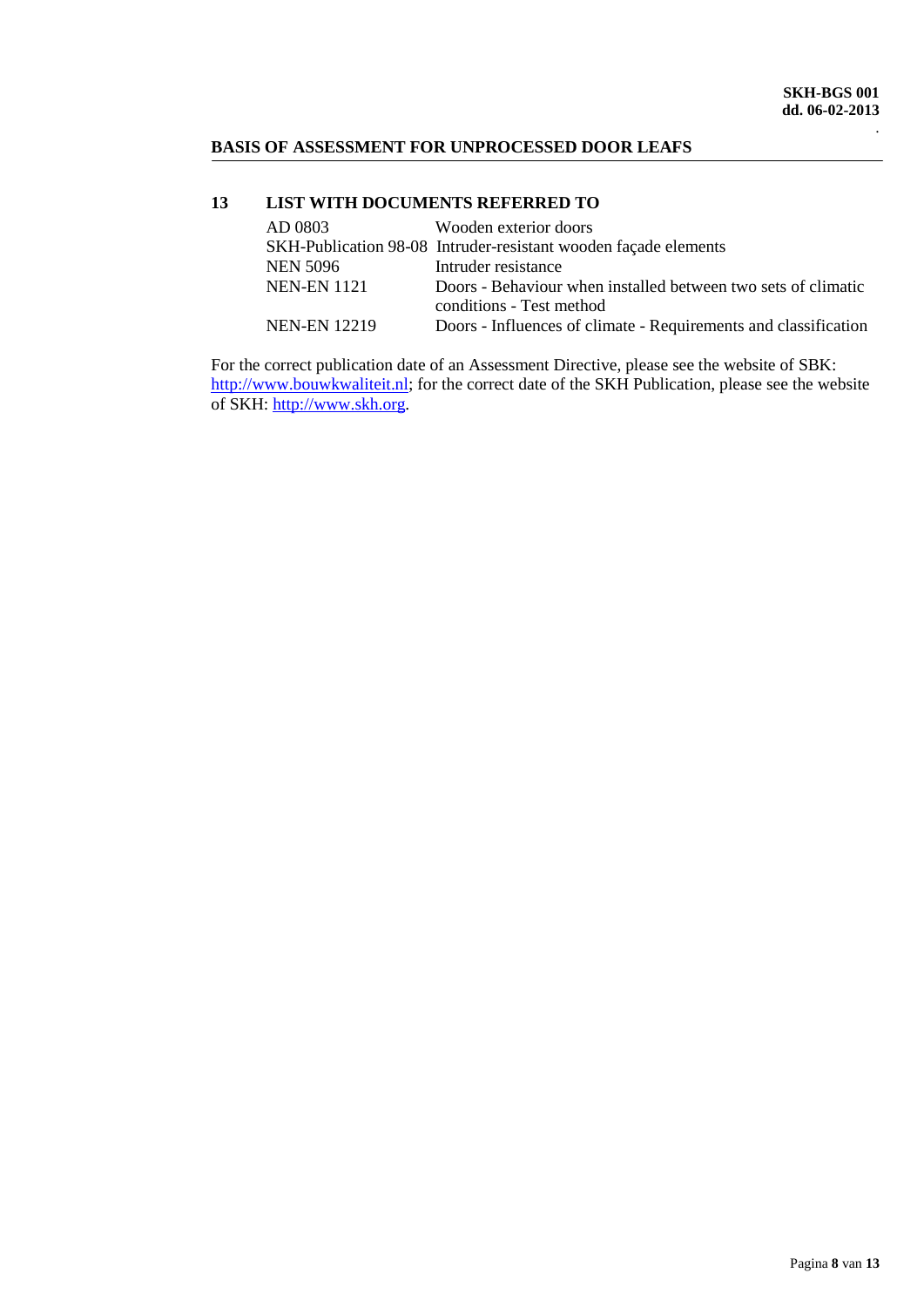### **BASIS OF ASSESSMENT FOR UNPROCESSED DOOR LEAFS**

#### <span id="page-8-0"></span>**APPENDIX I SKH QUALITY DECLARATION**

**SKH** 

Visiting address: 'Het Cambium', Nieuwe Kanaal 9c, 6709 PA Wageningen, The Netherlands Postal address: PO Box 159, 6700 AD Wageningen, The Netherlands<br>Telephone: +31(0)317 45 34 25 Email: mail@skh.org Telephone:  $+31(0)317453425$ <br>Fax:  $+31(0)317412610$ Fax: +31(0)317 41 26 10 Website: http://www.skh.org

#### **SKH QUALITY DECLARATION**

SKH hereby declares that the unprocessed door leafs produced by

> «Company name» «address» «postal code» «city/town»

satisfy the product description and product performance given in Appendix 1 of this SKH Quality Declaration. With due observance of the processing instructions included in Appendix 2 of this SKH Quality Declaration, the unprocessed door leafs can be used as basis of wooden exterior doors in accordance with the AD 0803 'Wooden exterior doors'.

The Product name are produced at «Company name».

SKH evaluates the Internal Quality Control System of the manufacturer and takes samples for verification.

This SKH Quality Declaration is effective as of «Effectivedate» and will only be revoked if it is proved that there is no longer compliance with the product description and product performance as specified in Appendix 1 of this SKH Quality Declaration and laid down in the SKH Basis for Assessment 001 dated XXX.

> This SKH Quality Declaration consists of Number pages including appendices.

Validity can be checked on http://www.skh.org.

On behalf of SKH:

**Director** 

H.J.O. van Doorn

Number Date

**SKH-«certificate number» «date»**

**This SKH Quality Declaration remains the property of SKH**

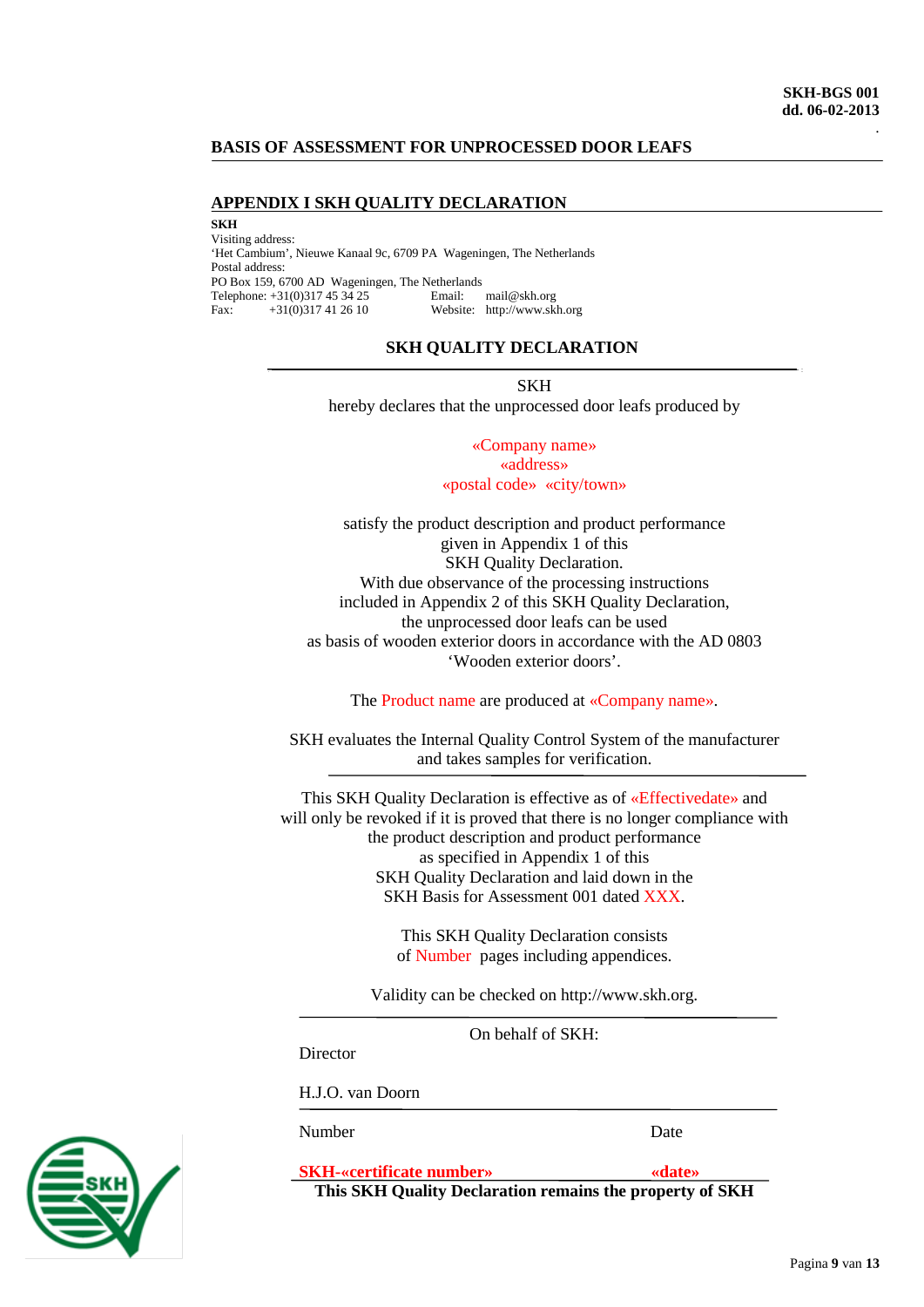### **BASIS OF ASSESSMENT FOR UNPROCESSED DOOR LEAFS**

### **APPENDIX 1\***

### **BELONGING TO SKH QUALITY DECLARATION 'UNPROCESSED DOOR LEAFS', NUMBER Number**

#### **1 Versions**

Unprocessed door leafs have a maximum height of @@ mm, a maximum width of @@ mm and a thickness of @@ mm

Unprocessed door leafs:

- a solid unprocessed door leaf, composed of stiles and rails, whether or not with one or more light openings and possibly a panel construction;
- a flush, composed unprocessed door leaf, constructed of a framework of wood. The sections of the framework have a filling. Both sides of the framework with filling have covering. The doors have a provision for stabilisation and they possibly have a light opening;
- a plywood unprocessed door leaf, composed entirely of veneer, a flat-shaped stabilisation provision and whether or not with a light opening.

### **2 Marking**

Unprocessed door leafs must be given an identification code:

- SKH-Quality Declaration logo;
	- certificate number: SKH-... ..; performance code according to the table below.



| <b>Position</b> | <b>Description</b>                  |               | <b>Explanation of code</b> |
|-----------------|-------------------------------------|---------------|----------------------------|
|                 | Suitable for burglar resistance;    | $\theta$      | No performance known       |
|                 |                                     | 2             | Resistance class 2         |
|                 |                                     | 3             | Resistance class 3         |
|                 | Shape stability class in accordance |               | <b>NEN-EN 12219</b>        |
|                 | with NEN-EN 12219                   | $\theta$      | None                       |
|                 |                                     |               | $0-8$ mm                   |
|                 |                                     | $\mathcal{D}$ | $0-4$ mm                   |
|                 |                                     | 3             | $0-2$ mm                   |

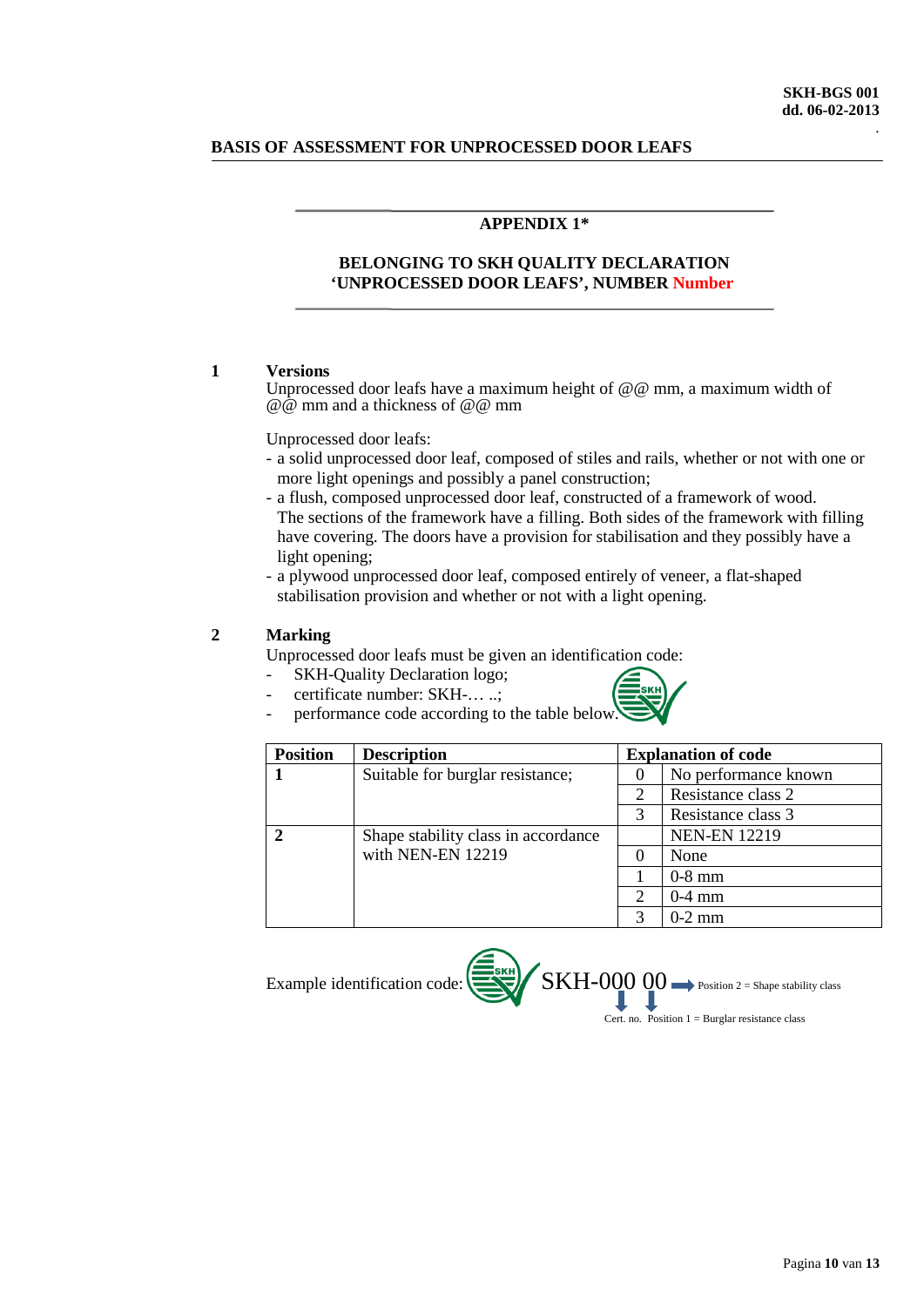### **BASIS OF ASSESSMENT FOR UNPROCESSED DOOR LEAFS**

#### **APPENDIX 1\***

#### **BELONGING TO SKH QUALITY DECLARATION 'UNPROCESSED DOOR LEAFS', NUMBER Number**

#### **3 Supplementary specification for burglar resistance**

Unprocessed door leafs for burglar-resistant wooden exterior doors are suitable for finishing in accordance with the AD 0803 and SKH Publication 98-08. If there are deviations from the SKH Publication 98-08, the burglar resistance must be proven. If supplementary requirements are made of the unprocessed door leafs, the processing instructions in Appendix 2 will be amended accordingly.

#### **4 Performance on the basis of requirements in AD 0803**

#### **5.1 Strength and stiffness; AD 0803, Article 5.1**

The door leaf can withstand, determined in accordance with section 10.1.1 of AD 0803, a breaking strain of  $> 10$  kN. The permanent deformation is, determined in accordance with section 10.1.1 of AD 0803, < 0.3 mm.

#### **5.2 Water tightness of joints between parts that make up a built-up sill construction; AD 0803 Article 5.2**

The water tightness of the joints between the sections making up a built-up sill construction, determined in accordance with Article 10.2 of AD 0803, is water tight to a test pressure of 300 Pa.

#### **5.3 Shape stability; AD 0803, Article 5.4**

### **5.3.1 Shape stability under influence of moisture**

The doors, determined in accordance with testing climate c of NEN-EN 1121, satisfy class 0, I, II or III in accordance with the table below.

| <b>Class</b> | Requirements in $mm$<br>per NEN-EN<br>as<br>12219 |  |
|--------------|---------------------------------------------------|--|
|              | None                                              |  |
|              | $0 - 8$                                           |  |
|              | 0-4                                               |  |
| Ш            | $0 - 2$                                           |  |

#### **5.4 Exclusion of moisture from outside; AD Article 5.5**

Exclusion of moisture from outside has not been investigated.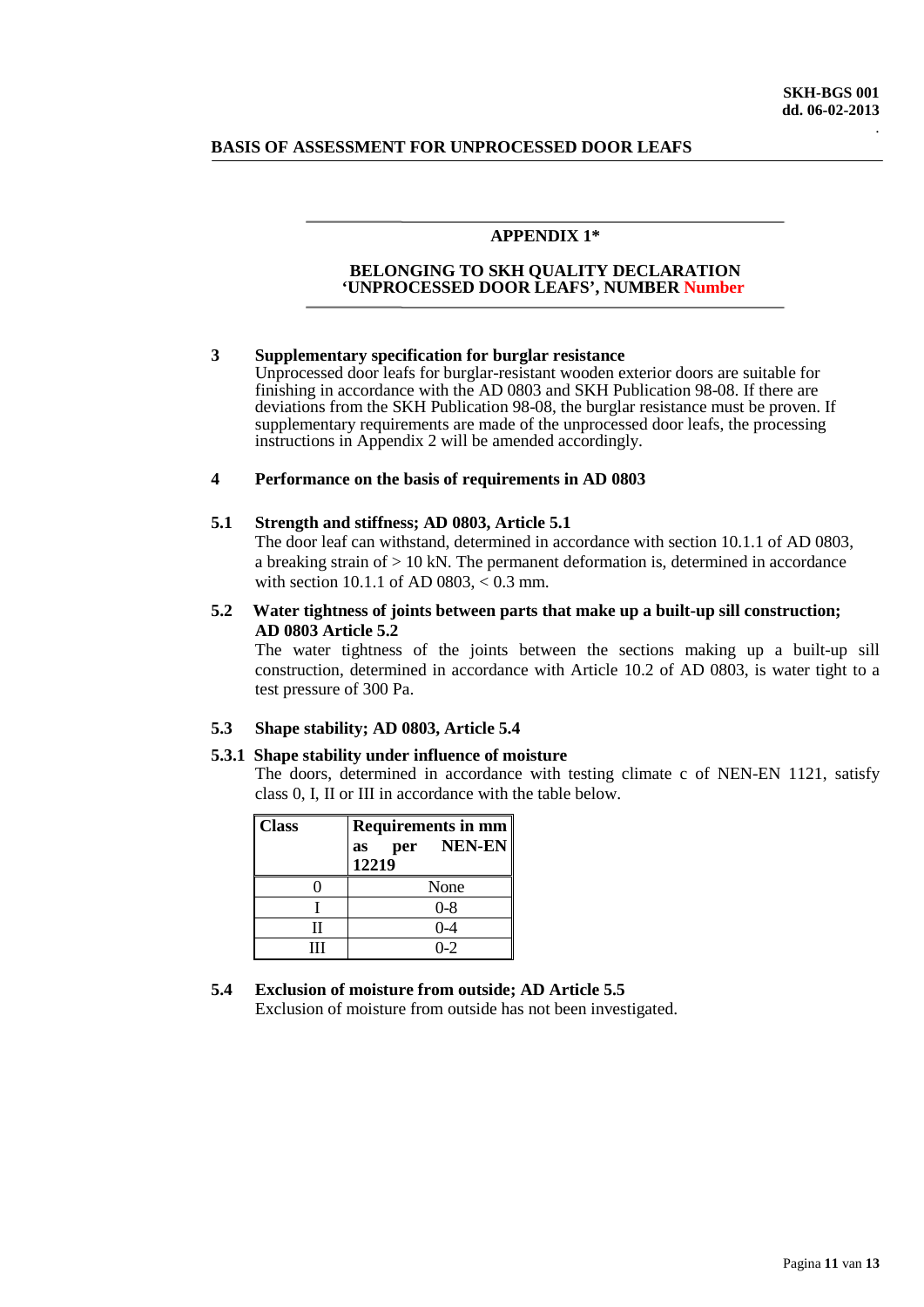#### **BASIS OF ASSESSMENT FOR UNPROCESSED DOOR LEAFS**

#### **APPENDIX 1\***

### **BELONGING TO SKH QUALITY DECLARATION 'UNPROCESSED DOOR LEAFS', NUMBER Number**

#### **6 SUGGESTIONS FOR THE USER**

#### **6.1 When the unprocessed door leafs are delivered, inspect whether:**

- that what was delivered is what was agreed on;
- the markings and the method of marking are correct;
- the products do not display visible defects as a result of transport and suchlike.

If it is decided to reject the doors on the basis of the above, contact must be made with:

#### **«Company name»**

and if necessary with:

#### SKH

'Het Cambium', Nieuwe Kanaal 9c, 6709 PA Wageningen, The Netherlands PO Box 159, 6700 AD Wageningen Telephone: +31(0)317 45 34 25 Email: mail@skh.org Fax: +31(0)317 41 26 10 Website: http://www.skh.org

#### **6.2 SKH Quality Declaration**

The manufacturer is obliged to ensure that the customer at work has a copy of the full quality declaration.

#### **6.3 Application and use**

The conditions of application in this SKH Quality Declaration must be complied with. The unprocessed door leafs are used as the basis of wooden exterior doors that are

intended for (residential) building as (part of the) façade filling. The unprocessed door leafs do not have a load-bearing function and are not intended to contribute to the stability of the building construction. Use is further described in Appendix 2 Transport, storage and processing in accordance with the processing instructions that are included in this SKH Quality Declaration.

#### **6.3 Validity check**

Check whether the quality declaration is still valid: visit the SKH website: http://www.skh.org